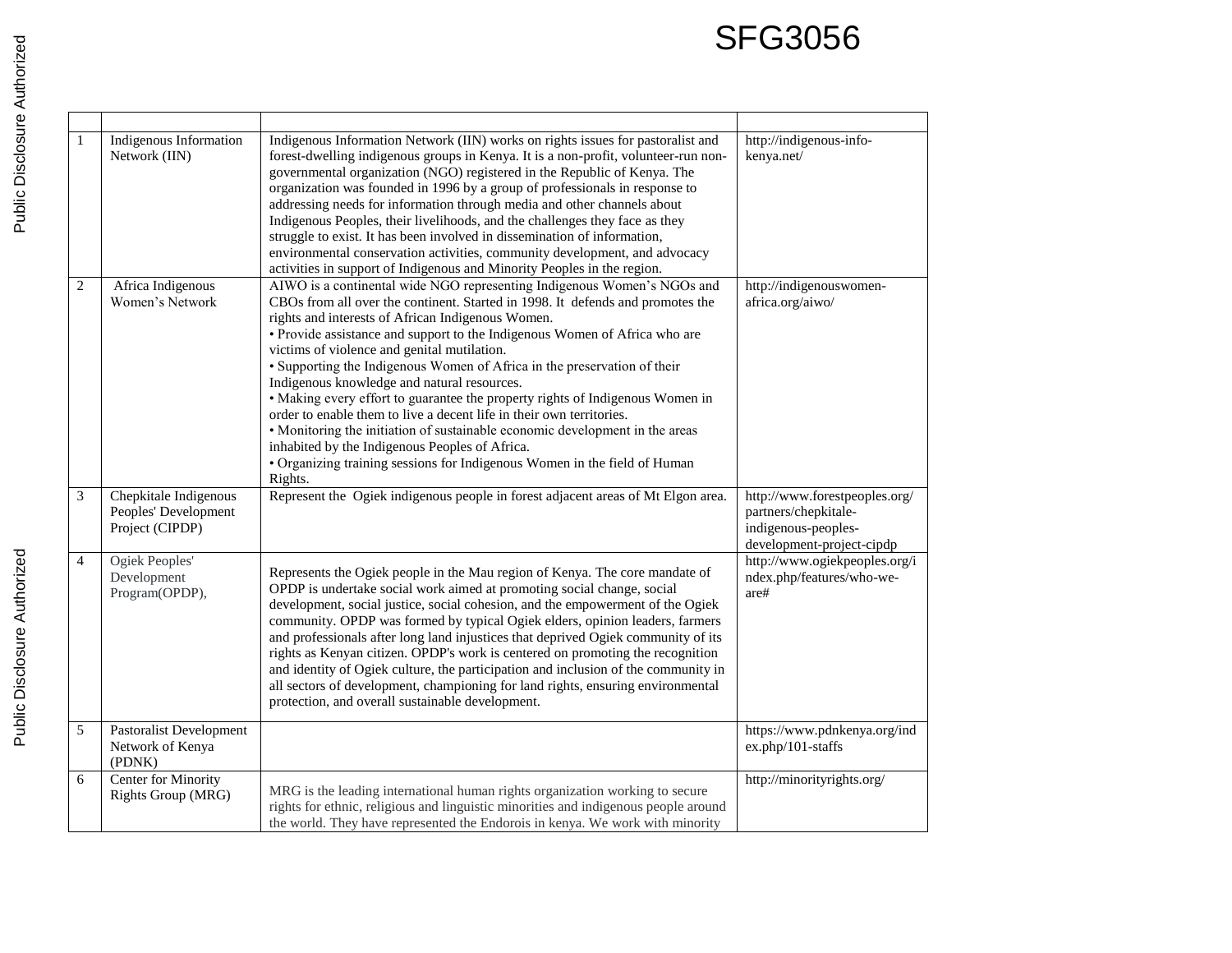|    |                                                                                                                     | and indigenous communities and campaign for recognition of their rights in the<br>following ways:<br>Advocacy and lobbying governments and the United Nations alongside<br>$\bullet$<br>and on behalf of minorities and indigenous peoples<br>We publish authoritative publications that are widely valued by academics<br>$\bullet$<br>and the media<br>We produce documentary films on a range of issues and countries -<br>from Afro-Colombian miners to religious minorities in Iraq<br>Our pioneering legal cases work advances the protection of minorities<br>$\bullet$<br>under international law.<br>We deliver projects in many countries around the world, using methods<br>such as training, street theatre and the arts to effect social change |                                                                                                              |
|----|---------------------------------------------------------------------------------------------------------------------|--------------------------------------------------------------------------------------------------------------------------------------------------------------------------------------------------------------------------------------------------------------------------------------------------------------------------------------------------------------------------------------------------------------------------------------------------------------------------------------------------------------------------------------------------------------------------------------------------------------------------------------------------------------------------------------------------------------------------------------------------------------|--------------------------------------------------------------------------------------------------------------|
| 7  | The Indigenous<br>Livelihoods<br><b>Enhancement Partners</b><br>(ILEPA)                                             | The Indigenous Livelihoods Enhancement Partners (ILEPA) is an<br>organization established in 2008 based in Kenya, which aims to enhance<br>environmental conservation and livelihoods diversification for pastoralist<br>indigenous communities with focus on Osuopuko division fo Narok South<br>District. The immediate objective is to promote alternative sources of livelihoods<br>through a ecosystems-based approach. It aims to improve and enhance<br>indigenous peoples' participation in governance in the context of natural resource<br>management promoting accountability and transparency.                                                                                                                                                   | http://www.indigenousclimate.<br>org/index.php?option=com_co<br>ntent&view=article&id=197&<br>Itemid=125⟨=en |
| 8  | Samburu Women Trust<br>(SWT)                                                                                        | Samburu Women Trust is an Indigenous women led organization that champions<br>for the rights of women and girls among the pastoralist communities through<br>strengthening their capacity to influence policies both at the national and county<br>levels, decision making processes and address harmful cultural practices.                                                                                                                                                                                                                                                                                                                                                                                                                                 | https://namati.org/network/org<br>anization/samburu-women-<br>trust/                                         |
| 9  | Marsabit Women's<br><b>Advocacy Development</b><br>Organization (Mwado)                                             | Mwado agitates for women's rights for the Wayu/Watta community in Marsabit,<br>Kenya.                                                                                                                                                                                                                                                                                                                                                                                                                                                                                                                                                                                                                                                                        | www.allianceforpeacebuilding<br>.org/2015/10/devolution-in-<br>kenya-fall-2015/                              |
| 10 | PIDI                                                                                                                | Pastoralist Integrated Development Initiative -Dar Lamu                                                                                                                                                                                                                                                                                                                                                                                                                                                                                                                                                                                                                                                                                                      |                                                                                                              |
| 11 | Dupota Community<br><b>Forest Association</b>                                                                       | Representative of the Nyakwera Forest, Homa Bay, Western Kenya                                                                                                                                                                                                                                                                                                                                                                                                                                                                                                                                                                                                                                                                                               | https://www.youtube.com/wat<br>$ch?v=6gJ8$ _Pyyms4                                                           |
| 12 | Endorois Welfare<br>Council                                                                                         |                                                                                                                                                                                                                                                                                                                                                                                                                                                                                                                                                                                                                                                                                                                                                              |                                                                                                              |
| 13 | <b>Dupota Community</b><br><b>Forest Association</b>                                                                | Promotes rights of Maa sai near the Dupota Forest.                                                                                                                                                                                                                                                                                                                                                                                                                                                                                                                                                                                                                                                                                                           |                                                                                                              |
| 14 | <b>BARINGO HUMAN</b><br><b>RIGHTS</b><br>CONSORTIUM -<br><b>BARINGO HUMAN</b><br><b>RIGHTS</b><br><b>CONSORTIUM</b> | Champions rights of the Endorois Community around Lake Baringo                                                                                                                                                                                                                                                                                                                                                                                                                                                                                                                                                                                                                                                                                               | http://www.khrc.or.ke/partners<br>/networks/location/baringo-<br>human-rights-consortium-<br>bhrc.html       |